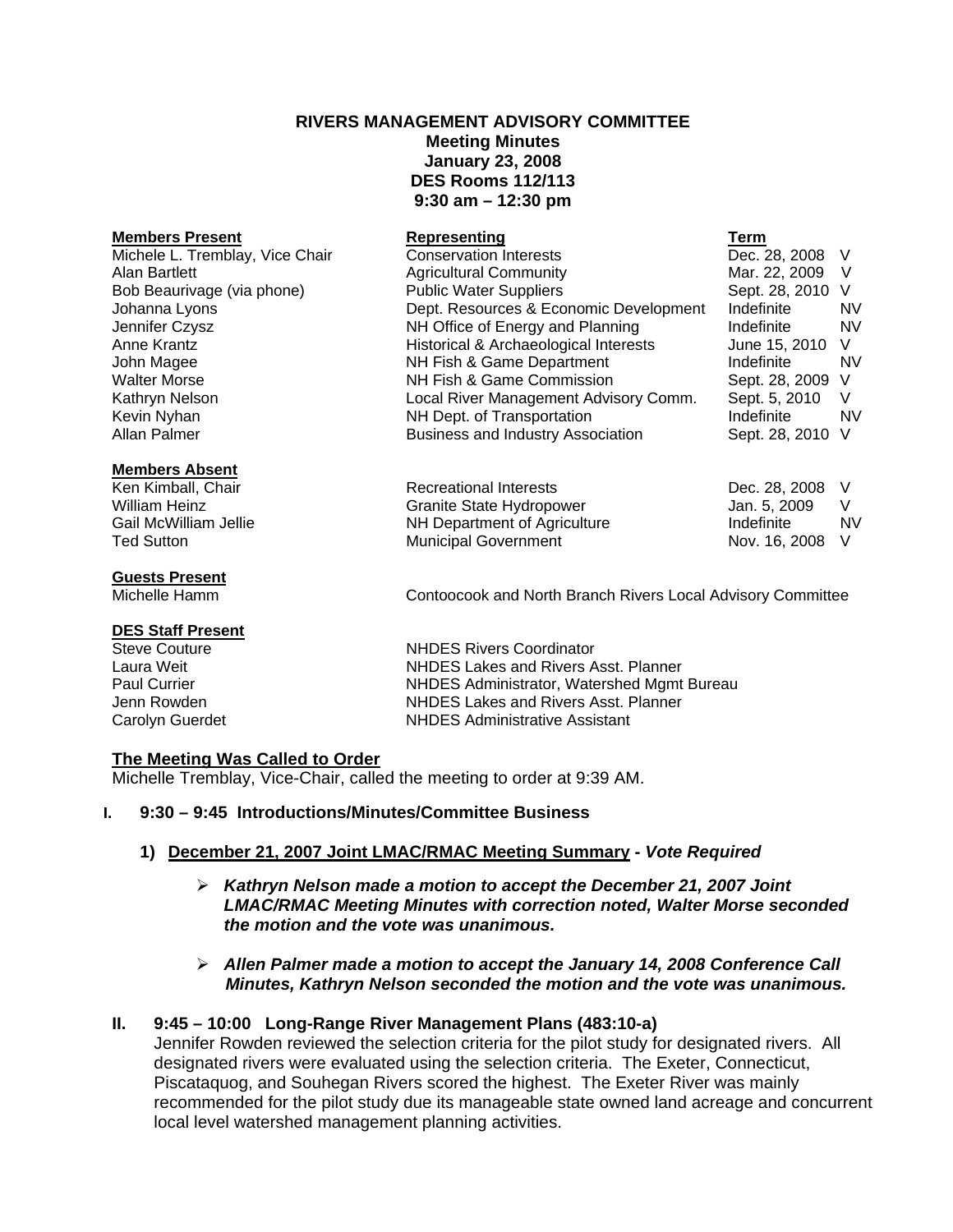## ¾ *Kath Nelson moved that the RMAC support the commencement of a pilot study on the Exeter River to develop a long-range management plan for state owned land that includes DOT Right-of-Ways in the river corridor and tributary drainage area, Anne Krantz seconded the motion and the vote was unanimous.*

Staff time will be tracked, so there will be no additional cost. Staff time that would have been spent on other RMPP duties will be allocated to this project instead. The next steps will be to 1) develop a work plan, 2) solicit data from the different state agencies, 3) meet with the Exeter Local River Management Advisory Committee and 4) facilitate meetings to develop the plan. An intern has been hired to perform a GIS co-occurrence wildlife habitat analysis on the stateowned properties within the Exeter River Tributary Drainage Area.

# **V. 11:30 – 12:15 Surplus Land Reviews (SLR) - Disposition of state-owned properties – Laura Weit, NHDES**

## **1) DOT 08-01: Town of Colebrook (Connecticut River)**

The Connecticut River Joint Commissions has requested that the RMAC ask for an extension, so the Headwaters Subcommittee can review and provide input on the proposed surplus land disposal. The Headwaters Subcommittee is not scheduled to meet until February 5<sup>th</sup>. Requesting a 30 day extension from the 60 day deadline would require comments sent by March 18<sup>th</sup> to DOT.

## ¾ *Kathryn Nelson made a motion to request a 30 day extension from DOT for the review of this property, second by Anne Krantz and the vote was unanimous.*

## **VII. Next Meeting Date(s):**

The next meeting will be held on March 5, 2008 to supply comments to DOT and review legislation, pending the availability of the chair.

 It was then proposed to have the next meeting on June 5, 2008. It may be an offsite meeting with a canoe trip.

## **III. 10:00 – 10:45 Natural Rivers Protection (483:9) for North Branch of Piscataquog River – Steve Couture, NHDES**

Steve distributed a handout from the Piscataquog River Local Advisory Committee (PRLAC). He explained that this is a bridge replacement project on the Piscataquog River at the downstream end of the natural segment. The issue is the interpretation of protecting natural segments. The Piscataquog River was designated in 1993, it has three natural segments and this project involves the north branch segment. The segment extends to the bridge. There is no definition of channel in the RSA or in the Wetlands statute. Questions to address include: 1) What is the intent of the RSA, is the RSA intent to protect the water of the river regardless if it is in the channel or not? 2) What is protected under the RSA? 3) What does this mean for this project? The two paragraphs that are being considered within the RSA are:

"No dams or structures or improvement that impedes or significantly alters the free flowing condition or natural character of the river or segment…" Here we are focusing on the natural character of the river or segment.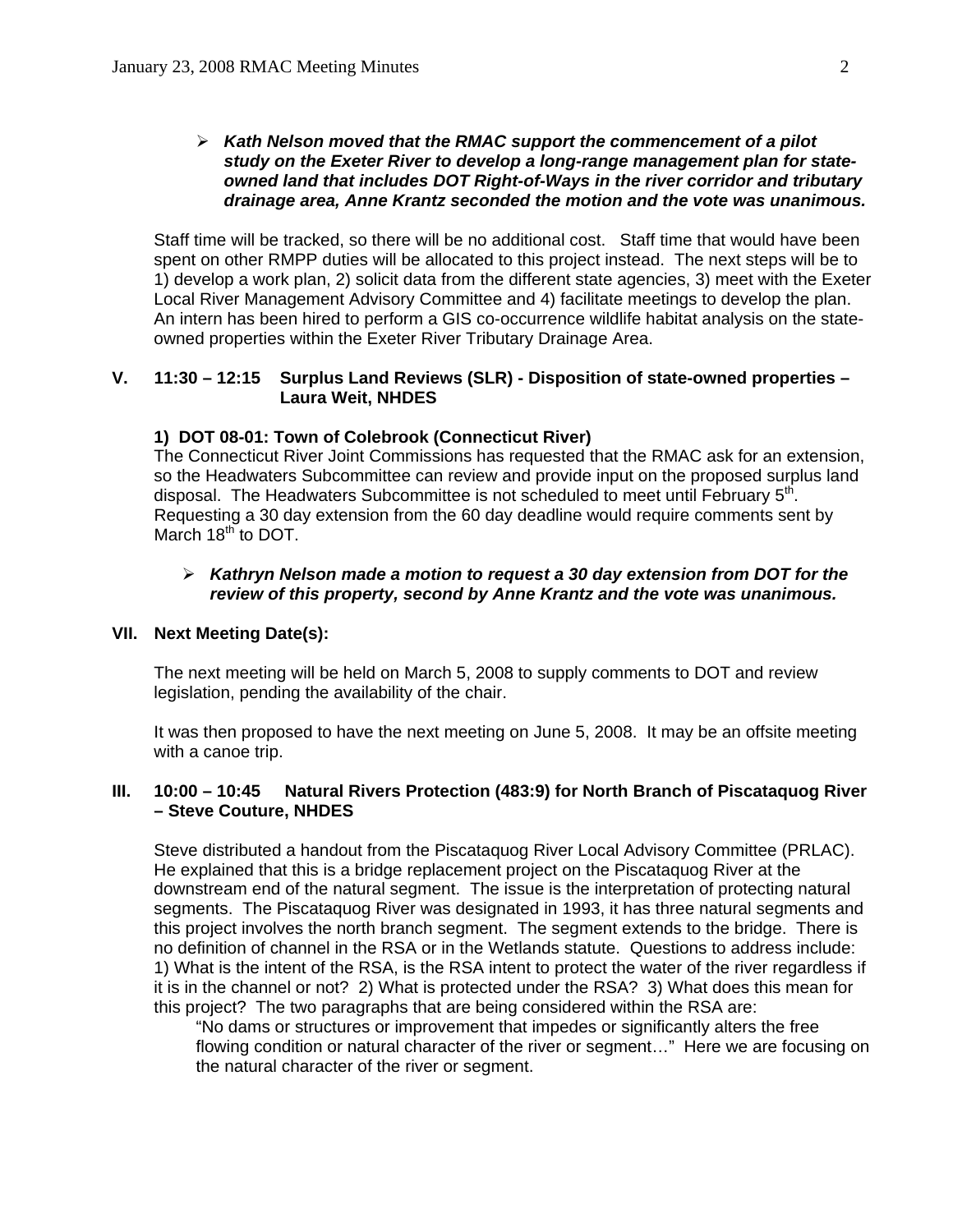"No channel alterations shall be permitted, except that the commissioner may approve temporary channel alterations in conjunction with the repair or maintenance of a bridge, road, or riprap which is in place... "

The question is: Does this project meet the intent of protecting the natural segment according to these definitions, the way that is proposed presently?

Tom Marshall, consultant for SEA Consultants and hired by the town of Weare described the Abijah Bridge replacement project. It is a two lane complete replacement of the obsolete one lane structure currently there.

Steve spoke in regards to RSA 483:9 p.1, whether or not this project, as proposed, would "significantly alter or change the natural character of the river or segment". The 'or' statements should be the ones to be concerned with. Mr. Marshall responded that the existing banks would be improved with the proposed plan. The town is willing to do plantings. The LAC letter speaks to the natural character.

John Magee, a member of the PRLAC, spoke to the comments received in the memo from PRLAC. PRLAC did not comment on RSA 483:9, they commented only on paragraph 1, the natural character. They wanted a stabilization technique more inline with the natural character, if feasible. This has been a five year process already. Steve noted the town is willing to do what PRLAC has requested.

RSA 483:9 does take safety into consideration, if a project is solely denied because of a protection measure; then an appeal per RSA 483:12-a, II can be made to the DES Commissioner, who can review the request.

Michele Tremblay, summarized the issue: As this is a replacement, the RMAC advises the Commissioner, so the RMAC can express concerns over weakening statute. We can express our concerns to the Commissioner and indicate it has been discussed from every interest sitting at this table, including public safety, and that our primary concern is that we don't want to see any weakening of the statute. We recognize the other issues and we have taken them into consideration as well as the local input from PRLAC.

A discussion of the definition of 'channel' was then entered into. It was decided staff could develop a draft definition of channel, apply it to this particular case, and make a recommendation as to what the law says.

¾ *Kathryn Nelson made a motion to write a letter to the commissioner stating our concern about the precedent for weakening RSA 483:9, I & III. The specific concerns that should be taken into consideration when making this decision are the natural aspects of the proposed projects being consistent with the previous structure and also directing staff to come up with a recommended definition for stream channel based on other statute and definitions in DES rules. Second by Allan Palmer.* 

## Discussion:

Paul C. suggested the RMAC deny the project based on its interpretation of RSA 483:9, but allow the appeal process to move forward.

Jennifer C. asks that the letter not dwell on the concerns and the negatives but also state some of the positives that are coming out of this project.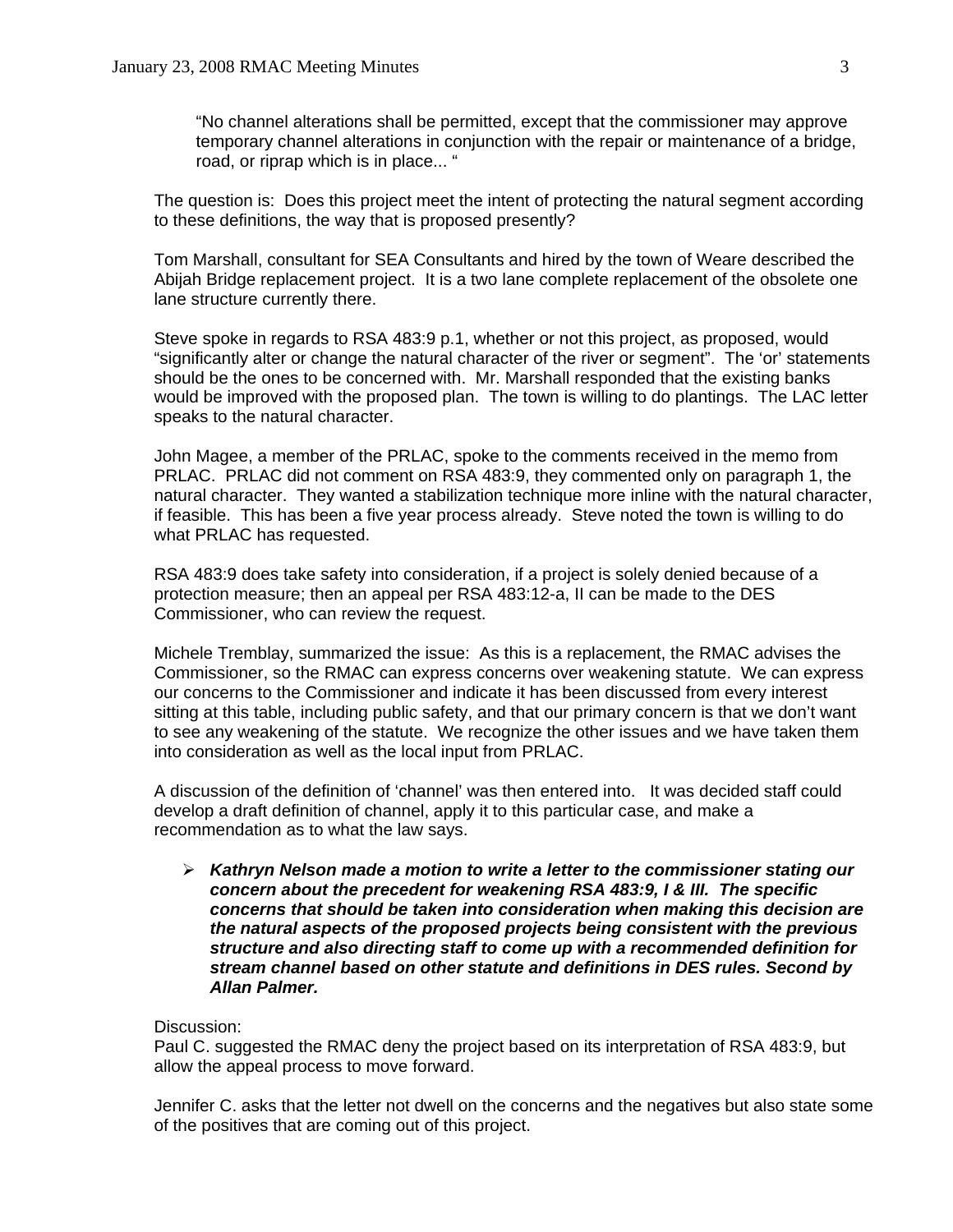Anne K. noted that in the original rivers designation program it should have said 'up to but not including the bridge'.

Michele T. concluded the content of the letter to the commissioner is to include all of the issues that informed our discussion, we had a presentation by the consultant, we considered the PRLAC memo, we're raising these concerns and when the commissioner makes his decision, we wish all of that be taken into consideration and at the same time we're directing staff to come up with a definition of stream channel. We are citing the memo from PRLAC and we're citing the information from the town. It is the commissioner's call and this committee is made up of broad interests.

## *Vote was in the affirmative with one nay vote.*

There is a public hearing scheduled for this project on January 31, 2008.

Walter M. had to leave and at this time there is no longer a quorum.

It was decided to try and contact Bob B. via phone to have a quorum for a legislative discussion.

## **IV. Legislation/Rulemaking/Other 3) NHDES CSPA Administrative Rules**

Kath N. reported that on January  $16<sup>th</sup>$  she attended the rules committee hearing for the Shoreland Protection Act. Written comment will be taken until January 28<sup>th</sup>. RMAC submitted a letter supporting the rules. On February 1<sup>st</sup> DES will hear comments. JLCAR will hear them on February 15<sup>th</sup>. At the meeting concerns were raised about whether the local or state permit should be required first. DES indicated that there would be immediate follow-up rule making soon after April 1<sup>st</sup> to model the permit more on the subsurface permit process and the permit by notification.

 Jen C. noted the proposed rules say the municipality had to go first. There was a conflict identified that all municipal flood plain ordinances for communities that participate in the national flood insurance program, are required to request and seek state and federal permits before the municipality may approve and develop the flood plain. As some regulations overlap they sometimes are in direct conflict with each other.

 Bob Beaurivage joins the meeting via phone at 11:48. Everyone reintroduced themselves so that Bob knew who was in attendance.

## **1) 2008 Legislation – Steve Couture, NHDES**

#### Senate Bill 435

This defines direct and indirect impacts within the wetlands statutes.

## ¾ *Kathryn Nelson made a motion to support Senate Bill 435 that adds indirect impacts which brings us more inline with current science associated with wetland hydrology. Second by Anne Krantz.*

DES believes it already has this authority in existing statute so DES has no position on this bill at this time. Kath N. noted this is not a very known or carried out authority and to clarify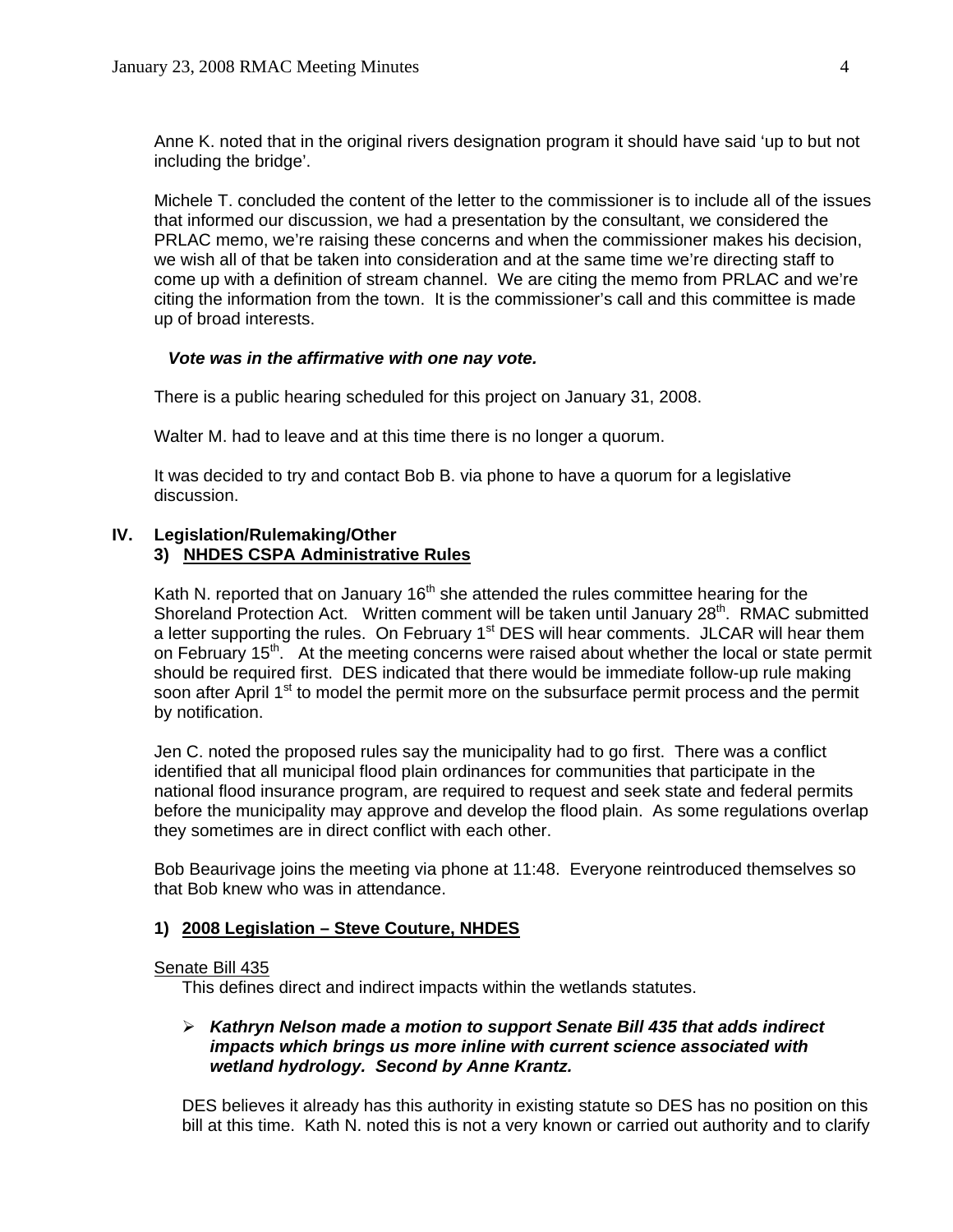she believes it is a very good bill. John M. stated the Army Corp of Engineers has oversight over the state for wetlands permitting and they have a direct and indirect impacts text.

## ¾ *The vote was two in favor and three opposed. The RMAC will not be taking a position.*

## Senate Bill 510

Seeks to reduce the fees that could be collected for alteration of terrain permits.

¾ *Anne Krantz made a motion to oppose this bill. Second by Kathryn Nelson and the vote was unanimous.*

## House Bill 1538

 A DES requested bill. Relative to RSA 12-E, hard rock mining but not sand and gravel operations.

## ¾ *Allan Palmer made a motion to untrack this bill from RMAC tracking. Second by Anne Krantz and the vote was unanimous.*

## House Bill 1471

A DES requested bill. This is in response to the Legislative Budget Assistant audit in regards to the time limits for excavating and dredging permits.

# ¾ *Kathryn Nelson made a motion to support HB 1471 with wording that also points to this audit process, since we want to see a more comprehensive approach. Not only does the RMAC support this, but we want to consider the recommendations that came out of the August 2007 audit and move forward with implementing them. Second by Allan Palmer.*

Steve C. clarified that this is not an ongoing audit process. The audit process is complete; it was an evaluation of the wetlands program.

Michele T. pointed out that comments from the public have not been solicited, that the comment period hasn't closed yet. Any changes being made piece-meal or wholesale right now are being made on the outcome of the audits, and do not include public input.

Steve C. added that this is in subcommittee; it has yet to be heard at executive session.

## *Vote in favor was unanimous*.

#### House Bill 1223

 This would expand an exemption to grandfathered sites to any property that was acquired after August 24, 1979 and exempt them from local regulation. Steve C. said that most of the sand and gravel sites are within river corridors.

## ¾ *Allan Palmer made a motion to untrack this bill. Second by Bob Beaurivage.*

Jen C. did not agree with giving a blanket exemption to local ordinances. Zoning ordinances are there to implement the master plans which are the community's vision. Kath N. saw it as overriding local ordinances.

## *Vote in opposition was unanimous.*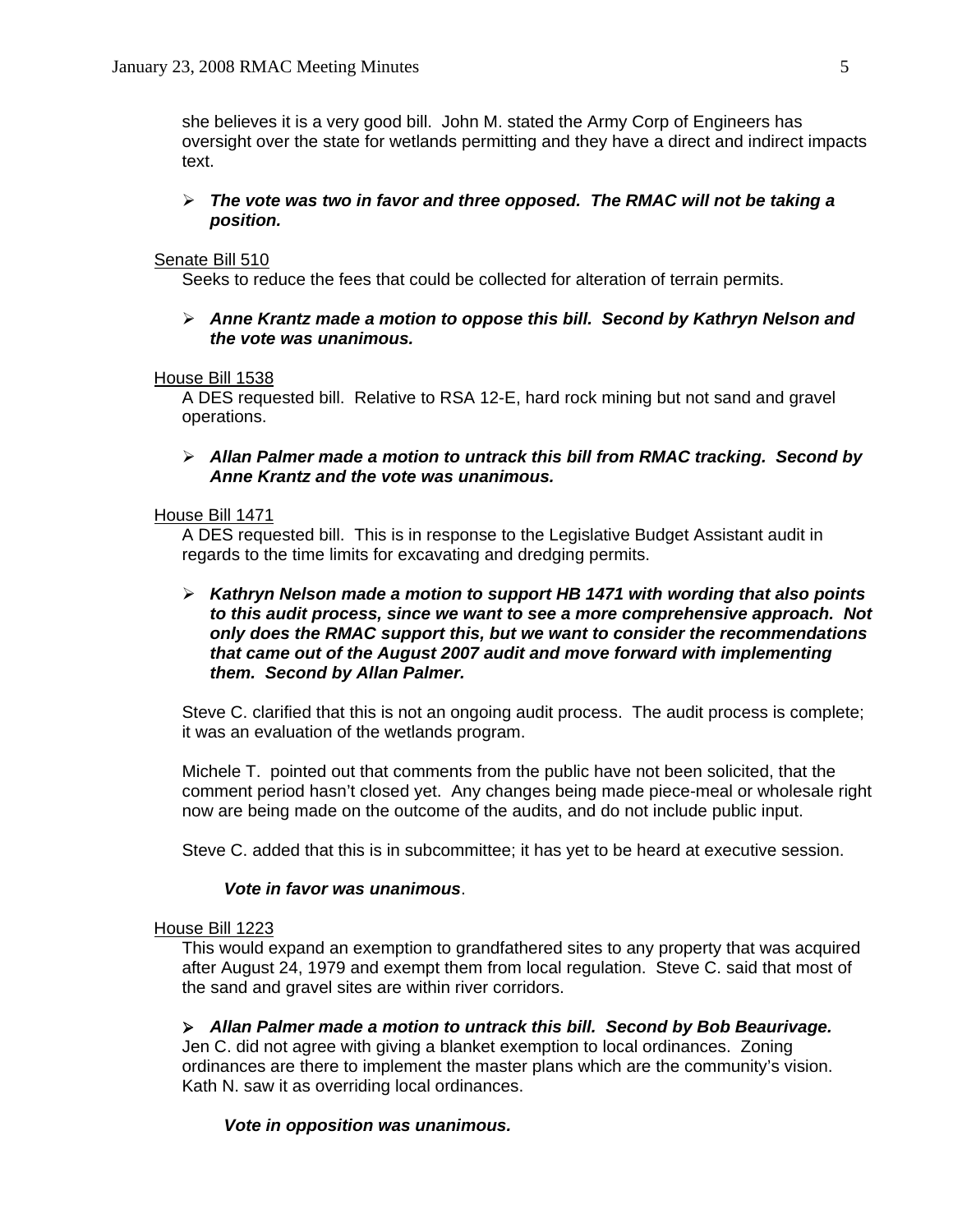Allan P. and Bob B. agreed to withdraw the above motion.

## ¾ *Kathryn Nelson made a motion to oppose HB 1223 on the grounds that it is not in the spirit of the Rivers Protection Act and it is a threat to local control. Second by Ann Krantz and the vote was unanimous.*

#### House Bill 1473

In regards to the use of fertilizer. It was noted agriculture is exempt from CSPA. The RMAC has no position on this bill.

#### House Bill 1295

This bill establishes a commission to study issues relating to stormwater. The membership has been significantly altered and scaled back. Representatives from the RMAC and LMAC were replaced with members of the NH Rivers Council and NH LAKES at executive session yesterday.

## ¾ *Allan Palmer made a motion to support the bill only if the RMAC is re-added to the list of those represented on the study commission. Second by Kathryn Nelson and the vote was unanimous.*

This is now on the Consent calendar so action will be needed in the Senate.

## House Bill 1581

 Provides the framework for all municipalities to develop stormwater utilities and provides the framework for doing so. DES is in support of this.

## ¾ *Kathryn Nelson made a motion to support HB 1581. Second by Bob Beaurivage and the vote was unanimous.*

## House Bill 1353

Allows municipalities to have a vote on any large groundwater withdrawals. DES is opposed to this bill.

## ¾ *Allan Palmer made a motion to oppose. Second by Bob Beaurivage. Vote was four in favor and one opposed. Motion passed.*

#### Senate Bill 452

 Relevant to integration of transportation planning. Kevin N. and Jen C. said that DOT and OEP, respectively, are tracking this and it is consistent with their agency and the state development plan. DES has no position. Jen noted the correction of the RSA number.

## ¾ *Allan Palmer made a motion to untrack. Second by Anne Krantz and the vote was unanimous.*

#### Senate Bill 396

Relevant to the establishment of a statewide transportation policy.

¾ *Allan Palmer made a motion to untrack. Second by Bob Beaurivage and the vote was unanimous.*